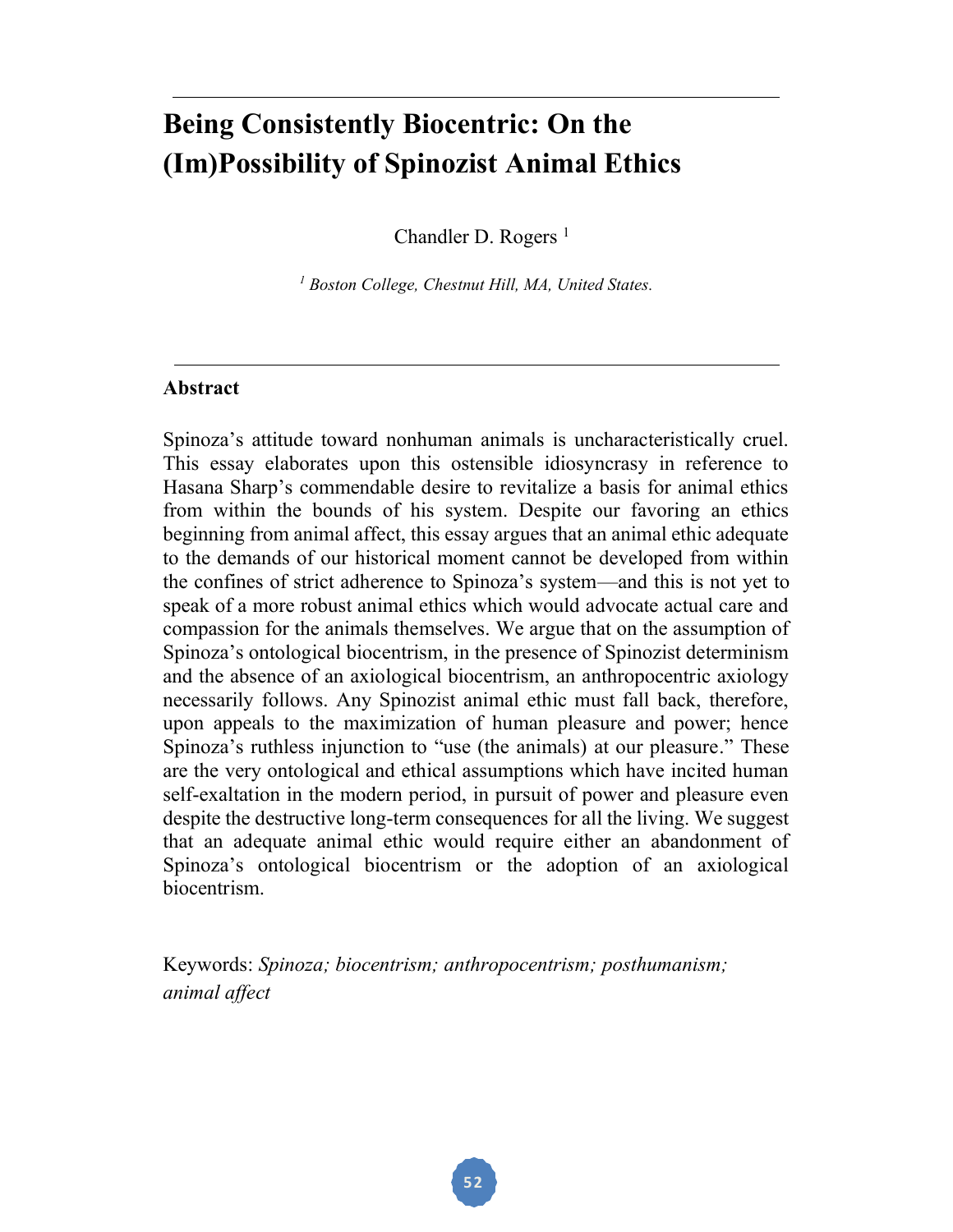Spinoza's Ethics presents a vision of reality that has inspired environmental thinkers for the past four decades and beyond. Reasons for this are clear: the ontological biocentrism laid out in this work would appear to undermine human arrogance and give grounds for reconceptualizing the human as one humbled part of a larger whole, a conception by all appearances conducive to fostering respect or concern for nature. When it comes to Spinoza's own understanding of his system's implications regarding human relations to the rest of nature, however, we find aversion to the some of the ethical conclusions environmentalists might expect. Far from encouraging care or concern for animals of other species, for example, whether of the holist or individualist variety, he doubles down on the human right to dominion—even writing of the pleasure he obtains in forcing spiders to fight one another to the death, and of attaching flies to spiderwebs in order to watch them struggle for their lives.

Spinoza clutches to hold onto the traditional distinction between human and animal by appealing to a specifically human "essence" or "nature," despite the fact that by his own definitions these terms fail to designate anything specific about the human animal. In the Scholium to IIIP57 he writes, "Hence it follows that the emotions of animals that are called irrational…differ from the emotions of men as much as their nature differs from human nature." But later in the same note he indicates that the difference in nature between a drunkard and a philosopher might just be greater than the difference in nature between a lusting horse and a lusting human. The insinuation is clearly that when human beings fail to live up to their capacity to reason, they make themselves lower than the animals. At one point in the *Ethics* Spinoza goes so far as to interpret the biblical story of the Fall as an allegory for the first man's imitation of animal affects, the very source of human "evil," to be avoided at all costs.

Just as deep ecologists of previous generations, notably George Sessions and Bill Devall, following Arne Naess, looked to Spinoza's *Ethics* for an ontological vision to ground a new environmental ethic, so too posthumanists of more recent years have pushed to extend Spinoza's biocentric outlook into the realm of animal ethics. Hasana Sharp is one such advocate, an impressive Spinoza scholar and an exponent of posthumanist ethics and politics, to be extended to humans and nonhumans alike (Sharp 2009 and 2011; Sharp and Willett 2016). While acknowledging that Spinoza himself exhibits not just passive indifference, but indeed promotes active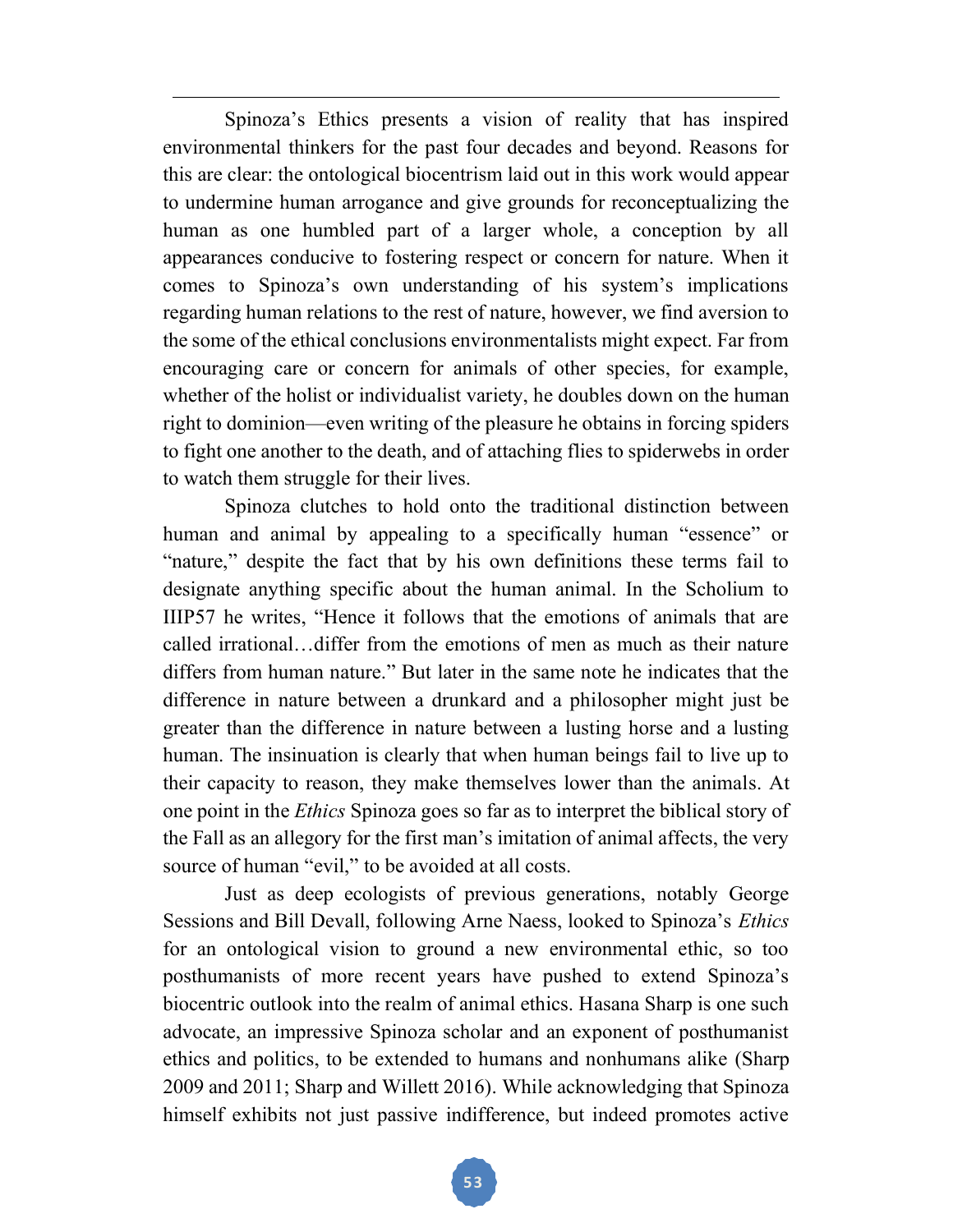cruelty to nonhuman animals, Sharp joins Arthur Schopenhauer and others in suggesting that this lapse in character breaks with the tenor of his system, or with what it would seem to demand (cf. e.g. Berman, 1982, p. 203). Accepting Spinoza's premises, she argues on behalf of an animal ethic that appeals to pleasure or joy received from an exchange of animal affects, across species. Such is assumed to be more consistent with Spinoza's ontology, and Sharp suggests that posthumanist thinkers like Gilles Deleuze and Donna Haraway have already made great strides in this direction (Sharp, 2011, p. 64).

Under the conditions assumed, we maintain, such an animal "ethic" could not be properly called *ethical*. In the field of environmental ethics, this was essentially Attfield's response, albeit brief, to Spitler (Attfield, 1987, pp. 48-49; Spitler, 1982). Our thesis is that an adequate animal ethic would require either breaking with, or at least substantially modifying Spinoza's biocentric ontology, in order to undermine the axiological anthropocentrism it entails; or adopting a biocentric axiology and thereby attributing intrinsic value to nonhuman animals, along with the many other modes of Being.

Having mentioned Spinoza's "biocentric outlook," we must clarify our uses of the term biocentric. First, we note that Devall and Sessions went beyond Spinoza in their attribution of intrinsic value to all life. On its own terms Spinoza's philosophical system implies only that humans and other modes of being are to be afforded equal *ontological* status—not equal *axiological* status. Far from attributing intrinsic value, as anecdotes concerning animal cruelty would indicate, Spinoza assumes that merely instrumental value accrues to creatures not of our species. This is the axiological position typically identified as anthropocentric. We begin, therefore, by distinguishing between what we'll label *ontological biocentrism* and *axiological biocentrism*. Ontological biocentrism would be the position which holds that all modes of being stand on equal ontological footing, as expressions or modifications of Being. By contrast, axiological biocentrism would be the value-positing standpoint which attributes inherent worth to all living beings. The Spinozist viewpoint we address affirms Spinoza's ontological biocentrism while joining him in the rejection of axiological biocentrism. Hence the title of this paper: "Being Consistently Biocentric."

Section one, "Spinozist Determinism," foregrounds Sharp's argument that Spinoza's causal determinism accords with the modern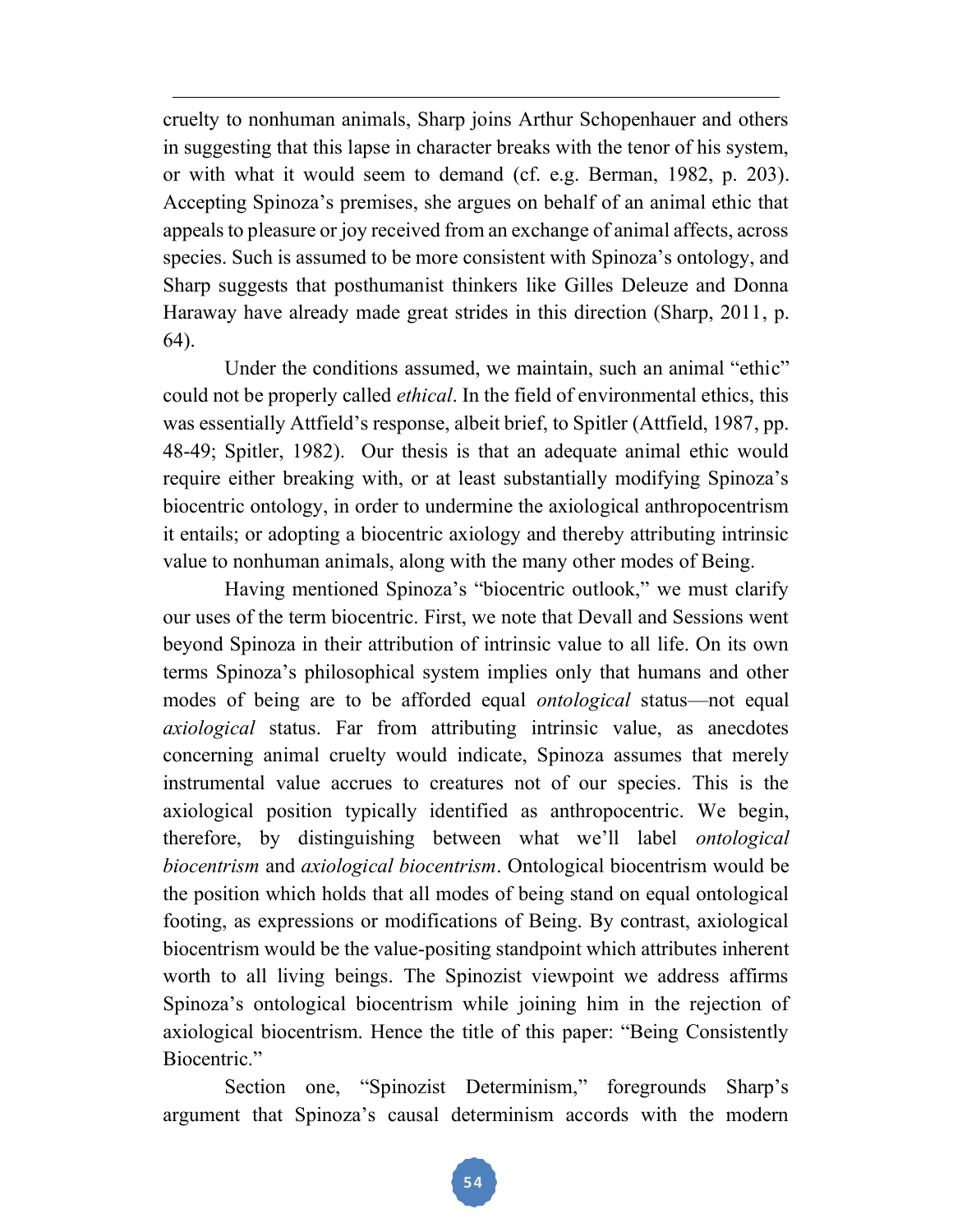scientific understanding of our species being just as causally determined as any other species. We maintain that Spinoza's promotion of animal cruelty stems not from an unwitting reversion to pre-modern ontological anthropocentrism, as Sharp and others, like Schopenhauer, have suggested, but rather from the converse. Ontological biocentrism without an axiological biocentrism necessitates the axiological anthropocentrism characteristic of Spinoza's system. The human animal has just as much a right to actualize the powers of its nature as do animals of other species, including the power to kill or be killed. And it is just as susceptible to affective contagion—a point Deleuze and Guattari drive home with their notion of *becoming animal*—as are animals of other species. Unlike Deleuze and Guattari, however, Spinoza's real fear is that affective contact with animals of other species will lead to societal discord and deter us from what promotes the human advantage; reason-overriding affects like hatred or envy are prone to cause discord and strife in and amongst members of our own societies.

The second section, "Anthropocentrism: A Modern Paradox," highlights the modern paradox lurking behind the assumptions of both Sharp and Spinoza: if the human is merely one species among many (ontological biocentrism), and just as causally determined (Spinozist determinism), we are therefore liberated to pursue what is to the increase of our power and our pleasure, no matter the cost to the rest of earth's inhabitants (axiological anthropocentrism). This is why ontological paradigms as distinct as those of Descartes and Spinoza can both beget the same kind of animal cruelty, stemming from the assumption of an axiological anthropocentrism. And this is why Spinoza, whose ontological paradigm would seem to call for a check upon Cartesian cruelty, no longer conceiving of nonhumans as mere animalmachines, could be consistently crueler than Descartes.

Finally, section three, "Axiological Anthropocentrism," addresses the question as to whether an animal "ethic" which appeals to the maximization of human pleasure and power, following Spinozist premises, is sufficient to meet the demands of our present moment. We argue that the stakes for our species and our planet are simply too high to endorse such an animal "ethic," when the maximization of human pleasure and power stands behind so many abuses which combine to hasten the demise of all the living.

### **Spinozist Determinism**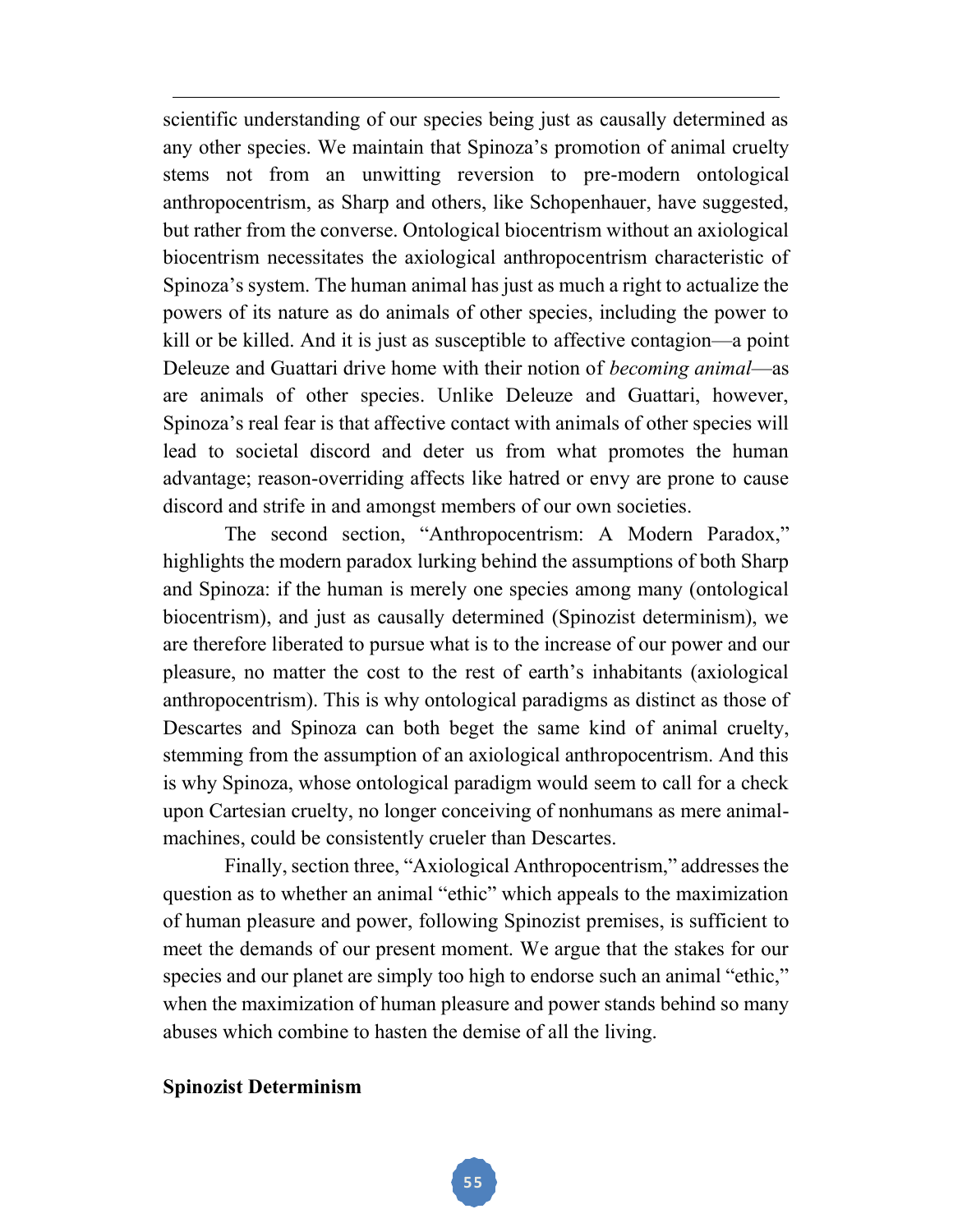Sharp begins her analysis of Spinoza's comments about animals by contrasting the consistency of her own Spinozist, thoroughgoing determinism with the view she believes the majority of contemporary philosophers hold, "the Kantian compatibilist view of human freedom." These thinkers affirm, on the one hand, that "our bodies and behaviors are determined by an entirely predictable chain of cause and effect" and additionally, on the other hand, that "morality requires that we attribute to rational beings a free agency that can nowhere be observed except by the inward looking eye of reason" (Sharp, 2011, p. 49). Such misguided optimism indicates either self-deception or an inability to fully part with human hubris. Moral sentimentalism aside, she maintains, we actually know that the compatibilist position cannot be true. Modern science has proven as much.

Sharp indicates that Spinoza's ontology is fully consistent with the determinist conclusions of modern natural science, providing a vision of reality much truer to our scientific understanding of the world as a closed causal nexus in which all effects are determined by their causes. When Spinoza postulates Definitions 3-6 in Part I of the *Ethics*, successively defining Substance as "that which is in itself and is conceived through itself" (ID3) and God as "absolutely infinite being, that is, substance consisting of infinite attributes, each of which expresses eternal and infinite essence" (ID6), he is already well on his way to having limited the number of substances to only one possible, God (IP5, IP6, IP14), which necessarily exists (IP7, IP11). God, of course, is another name for Nature: *Deus sive Natura*.

In Spinoza's ontology these originary determinations concerning Substance demote all other beings to the status of modes, or "the affections of substance, that is, that which is in something else and is conceived through something else" (ID5). While modes are perceived according to the infinite attributes of Substance (ID4, IP15), our limitations restrict us to recognizing only two of these infinite attributes, thought and extension.

Substance alone is a "free," or efficient cause. Since only one substance can exist, "It follows, secondly, that God alone is a free cause" (IP17Cor2; cf. also IP25). God causes in accordance with his infinite nature, as a necessary cause, but is not capable of *willing* (IP32Cor2; IP17s). Thus, things could not be otherwise than the way in which God has produced them, in the order in which they have come into existence (IP33). Modes are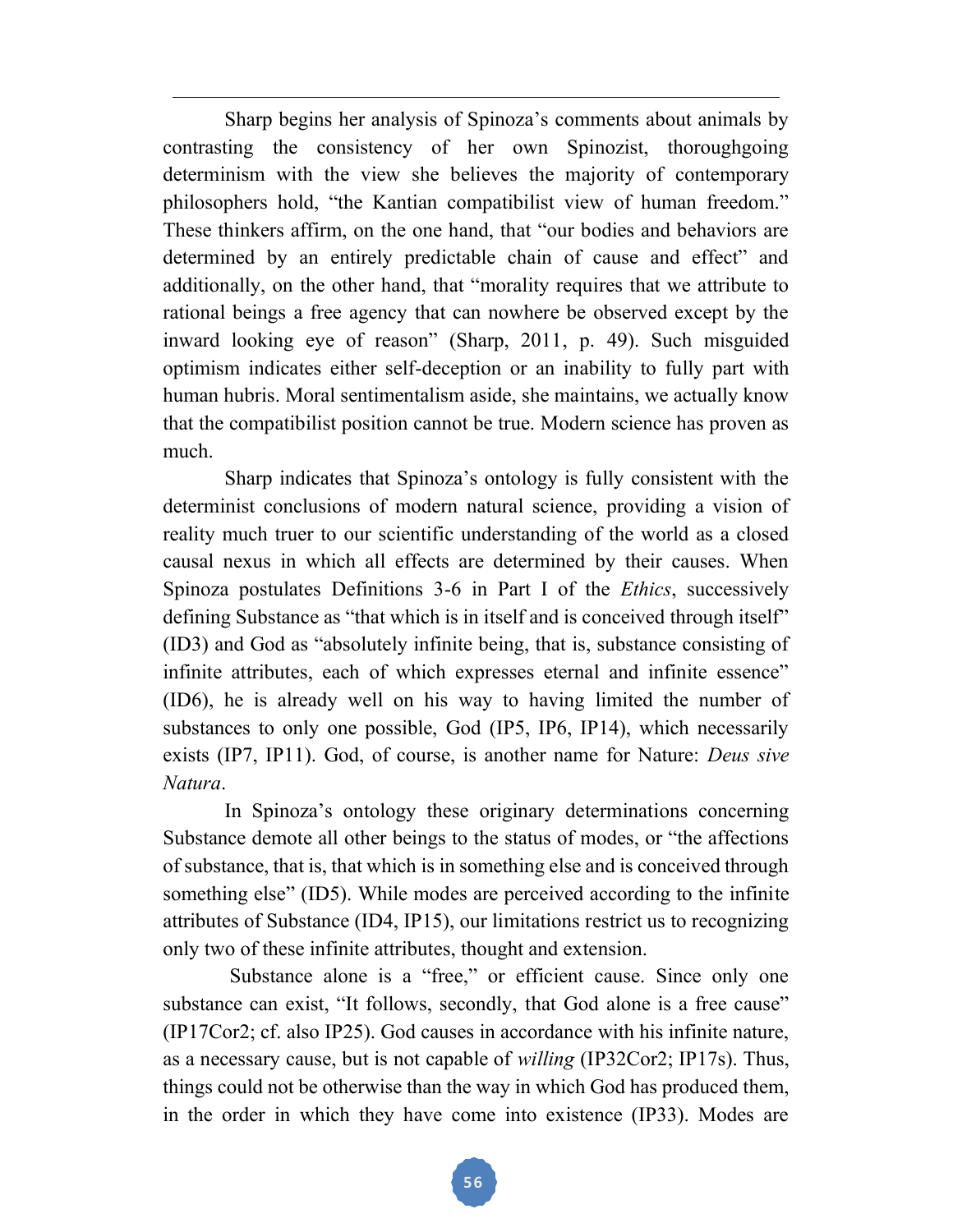determined by God to act in particular ways, which cannot be changed: "A thing that has been determined by God cannot determine itself to act" (IP26), and can never "render itself undetermined" (IP27). No individual mode can exist or act unless another finite cause determines its action (IP28), such that "Nothing in nature is contingent, but all things are from the necessity of the divine nature determined to act in a definite way" (IP29). According to Spinoza's biocentric ontology, in which all finite things retain equal status as modes of one infinite Substance, there would be no possibility of quasiclaims to moral agency: "In the mind there is no absolute, or free, will. The mind is determined to this or that volition by a cause, which is likewise determined by another cause, and this again by another, and so ad infinitum" (IIP48).

Compatibilism attempts to retain "a vestige of the wishful thinking that aims to maintain that humans are, concomitantly, natural beings and absolutely distinct in kind from natural things" (Sharp, 2011, p. 49). But in the same manner, Sharp argues, *Spinoza*'s attempts to salvage an essential distinction in species—asserted a century prior to Kant and in the wake of the original Copernican revolution—are symptomatic of recalcitrant human hubris: "This antinomian logic – this view of ourselves a A(nimal) and not-A(nimal) – is visible even in Spinoza, whose system denies any absolute differences between finite existents" (ibid.). Even despite the clear consequence that humans and nonhumans are mere modes among modes, Spinoza appears to assume a human claim to ontological supremacy. And unlike Kant, he exhibits such human hubris despite the fact that he can rightfully be deemed, as Yitzhak Melamed puts it, "the most radical *antihumanist* among modern philosophers" (Melamed, 2011, p. 148).

If so great an anti-humanist as Spinoza could fail to rid himself of anthropocentric tendencies, Sharp ventures, this fact must attest to a profound anxiety lurking at the core of each of us, rooted in the recognition that we are not really essentially different from animals of other species. She writes, "In what follows, I will bring out Spinoza's contradictory and ambivalent remarks pertaining to the specific differences between humans and animals. It is my suspicion that this ambivalence continues to plague us today" (Sharp, 2011, p. 50). For fear of what giving up pride of place might entail, Spinoza refuses to give animals of other species the ethical consideration they deserve. The bold among us, she insinuates, must push past Spinoza and stare headlong into the abyss.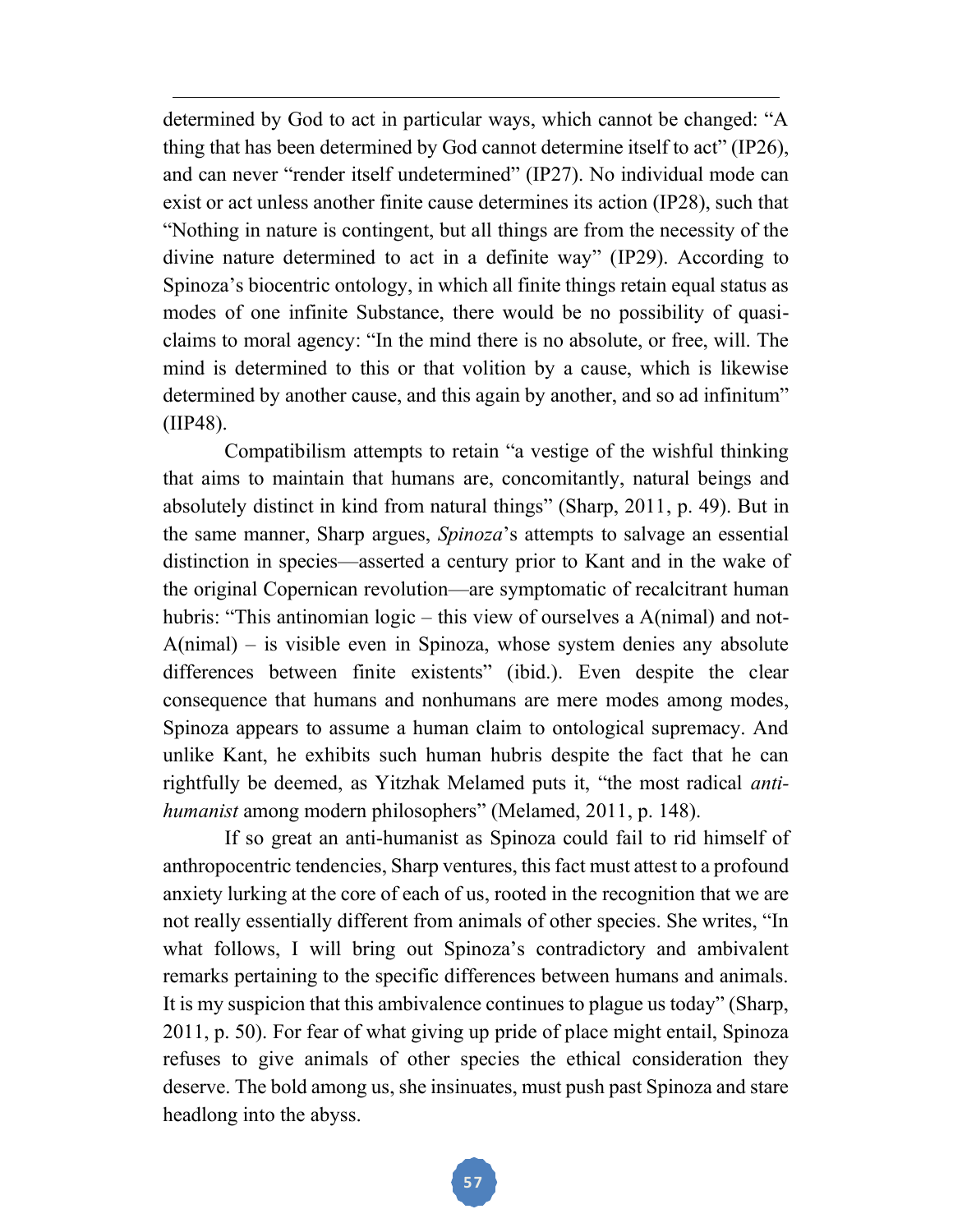But perhaps the problem is that Spinoza *has* stared into the abyss. In other words, it's not the case that he looks away from the consequences of his biocentric ontology in fear, reverting to an exceptionalism characteristic of his tradition. It's not the case that Spinoza holds himself back from assenting to conclusions he *should* but cannot bring himself to draw. Far from hatred of nonhuman animals, *love of humanity* is what keeps him from "humane" consideration of other animals, remaining perfectly consistent with species-favoring considerations of animals from other species—wolves hunt sheep or other animals and not each other, for instance, and so too with humans who hunt animals of other species. Love of kind drives him to affirm our right to kill or be killed, absolutely barring contact with nonhumans for fear of affective contagion.

Sharp's no-nonsense attitude in expressing the consequences of Spinozist determinism embodies and attests to what we can call Spinoza's *brute realism*, not to be understood in a metaphysical sense, but rather after the everyday idiom that designates a characteristically modern commitment to assess actions and behaviors as they are, not as they ought to be. A. O. Hirschman explains further in his now-classic economic work *The Passions and the Interests*, noting that while Hobbes bases his political analyses upon the assessments of human nature which span the first ten chapters of *Leviathan*,

…it was Spinoza who reiterated, with particular sharpness and vehemence, Machiavelli's charges against the utopian thinkers of the past, this time in relation to individual human behavior. In the opening paragraph of the *Tractatus politicus* he attacks the philosophers who "conceive men not as they are but as they would like them to be." And this distinction between positive and normative thinking appears again in the *Ethics*, where Spinoza opposes to those who "prefer to detest and scoff at human affects and actions" his own famous project to "consider human actions and appetites just as if I were considering lines, planes, or bodies" (Hirschman, 2013, p. 14).

Spinoza the brute realist, in diagnosing the human predicament, recognizes dangerous possibilities brought into play when human behavior sinks below the level of rationality. He refuses a moral sentimentalism that would describe the human animal as it ought to be, not as it is, and that would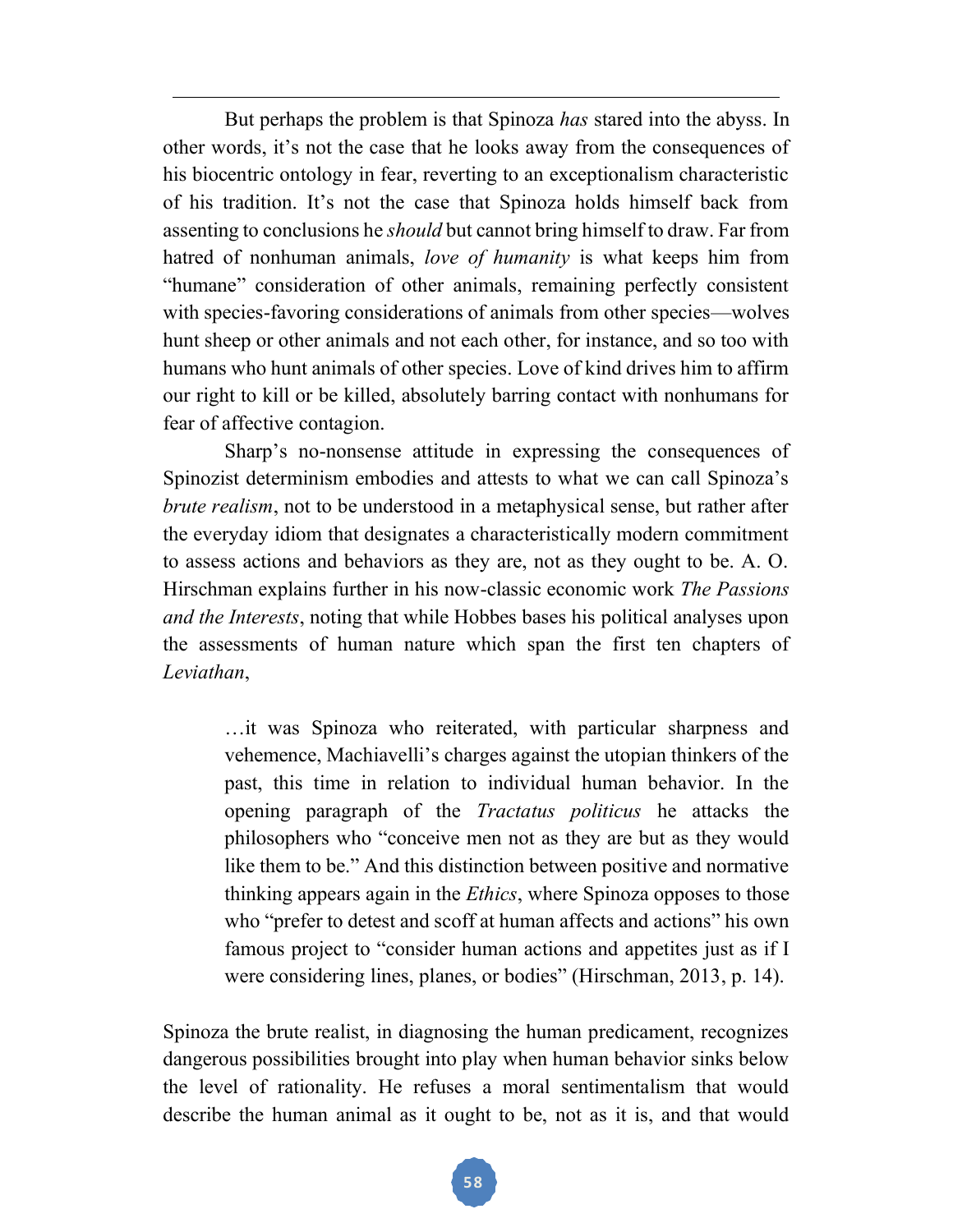attempt to force relinquishment of what it can rightfully lay claim to by virtue of its power.

It's not the case, therefore, that Spinoza's view of humanity is too high, or too anthropocentric. He does not give the human unique pride of place or set him above and apart from other species. Rather, the human animal is just as prone to the same sorts of affects as are other animals. By analogy, as I've often heard it said, the true feminist does not dumb down arguments for female students, or grade their exams more leniently. To do so would be to exercise a lack of respect for women, to belie an assumed superiority that directly contradicts claims to respect. Just as the true feminist actually maintains a high degree of consistency in such matters, so too the true ontological biocentrist is necessarily an ethical "anthropocentrist," in the sense that she affirms that humanity is merely one species among many, boasting an *equal* right to act in accordance with the powers of its nature.

For Spinoza the actions and behaviors of the human animal are just as causally determined as those of any other animal, save for the possibility of a rational assent that can transform passive and even painful affectations into active pleasures of contemplation. But the more we enter into affective contact with animals of other species, the more we are diverted from goods integral to the powers of our own natures. Thus, Spinoza writes, "Nothing can be more in harmony with the nature of anything than individuals of the same species, and so there is nothing more advantageous to man for preserving his own being and enjoying a rational life than a man who is guided by reason" (IVapp9). The danger of affective communion with "beasts" is that human individuals are just as susceptible to diversion from what best promotes their own advantage as are animals of other species. And insofar as painful, passive affects like pity stand in total tension with reason as active and pleasurable, suffering the former tends toward the destruction of the human's nature, whereas cultivating the latter tends toward its perfection.

The truth of the matter is, "men are changeable (few there are who live under the direction of reason) and yet for the most part envious, and more inclined to revenge than to compassion. So it needs an unusually powerful spirit to bear with each according to his disposition and to restrain oneself from imitating their emotions" (IVapp13). Due to high vulnerability to affects like anger, envy, and hatred, and considering the socially detrimental effects these passive affects are prone to cause, it is extremely difficult for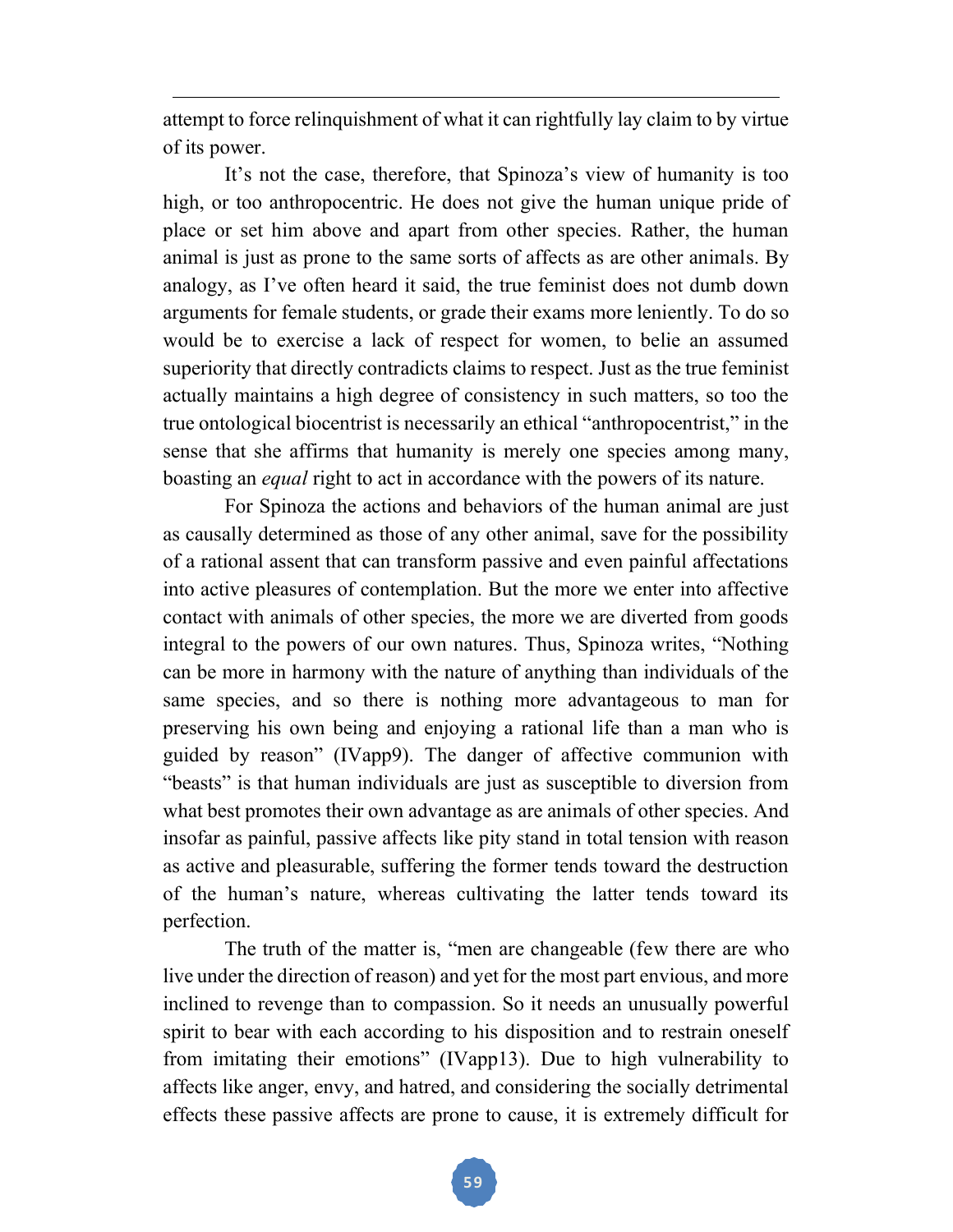one human to reason with and dissuade another human who is under the sway of such affects, preventing the destructive acts that usually follow. It's much more likely that the one attempting to dissuade will fall under the same affective spell, becoming complicit in the other's socially destructive acts.

Note that here in the appendix to part IV of the *Ethics* (IVapp13), summarizing the proofs scattered throughout the main text, Spinoza repeats verbatim a phrase used in the Scholium to Proposition 68, regarding the fall of the first man from a state of originary perfection. Of Adam he writes, "But when he came to believe that the beasts were like himself, he straightway began to imitate their emotions and to lose his freedom…" (IVP68s). Human "freedom" is possible only according to a correct use of reason, on the basis of adequate ideas generated by active states of mind. By contrast, inadequate ideas are generated on the basis of passive states of mind (IIIP1, IIIP3). And by IIIP27, "From the fact that we imagine a thing like ourselves, toward which we have felt no emotion, to be affected by an emotion, we are thereby affected by a similar emotion." Far from passive affectation, especially of pain leading to pity, human perfection consists in active reasoning, which brings pleasure and so perfects our nature (IIIP53, IIIP54, IVP52, VP15). Affinity for beasts, leading toward imitation of their affects, is the very source of human "evil" (IVP68s) and must therefore be avoided at all costs.

In the absence of a biocentric axiology, Spinoza's axiologically anthropocentric "ethical" conclusions concerning animal affect are thus perfectly consistent with his ontological biocentrism. The human animal is to avoid affective contact with animals of other species, and especially the painful emotion of pity. Such a view precludes the possibility of human care for nonhuman animals, and of embracing any seemingly "beneficial" affects in which we might be tempted to trust.

### **Anthropocentrism: A Modern Paradox**

Having argued that the axiologically anthropocentric directives concerning nonhuman animals found in Spinoza's *Ethics* are consistent with his thoroughgoing ontological biocentrism, we move beyond Spinoza to argue that in the absence of a biocentric axiology and the presence of an ontological biocentrism, any animal ethic will prove axiomatically anthropocentric. In this case other modes of being are reduced to having merely instrumental value, and are "morally" considerable only in terms of increasing or decreasing human pleasure. With Tim Hayward, following up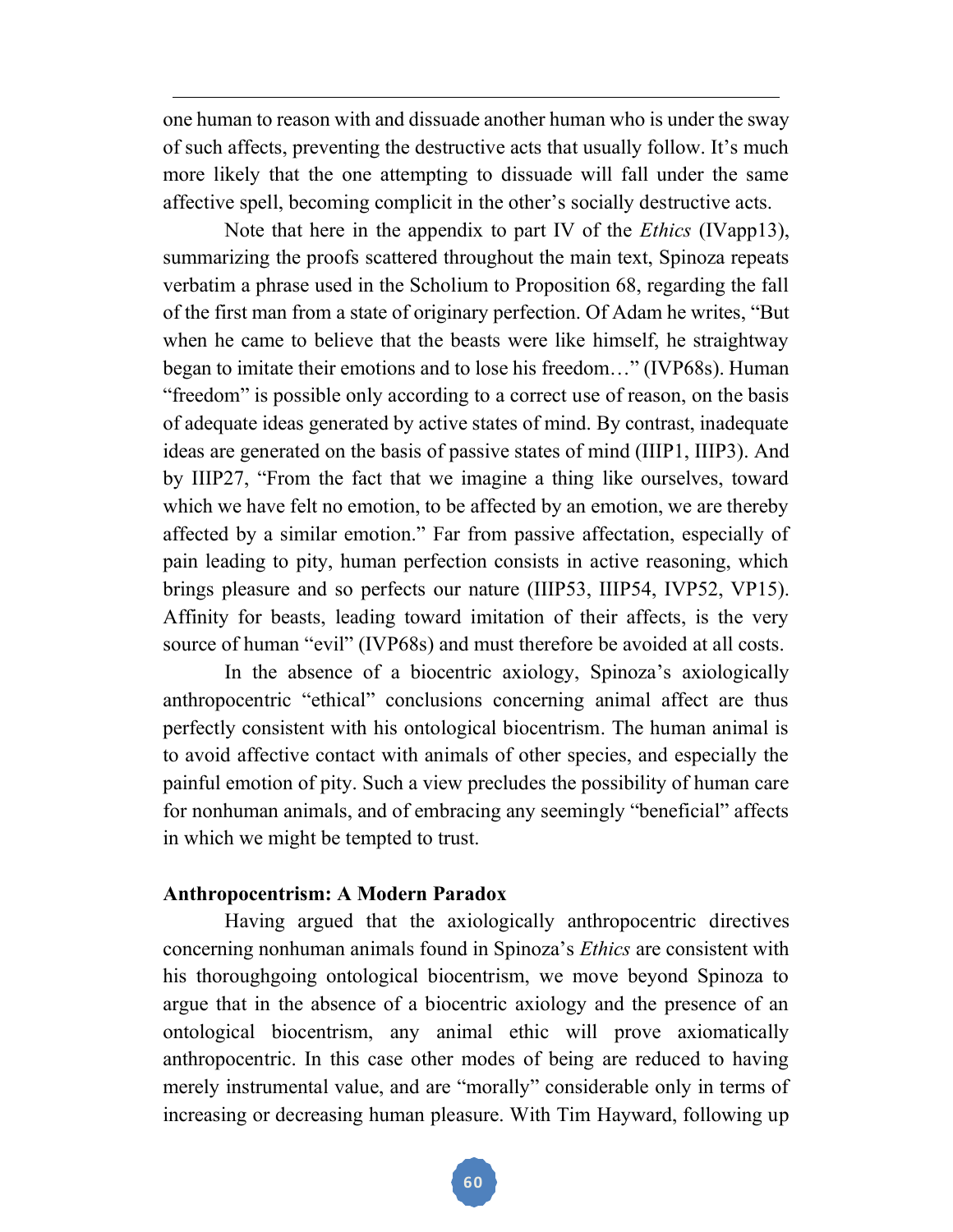with Sharp's arguments about Spinoza's causal determinism and its coincidence with the modern scientific understanding of human being's place in nature, we highlight a uniquely modern paradox. If "man" is simply one species among many (ontological biocentrism) and just as casually determined (Spinozist determinism), he is thereby "liberated" to pursue pleasure and avoid pain without ethical restraint (axiological anthropocentrism), no matter the cost to earth's other animate inhabitants.

Hayward parses two senses in which the term *anthropocentrism* is used, and in doing so he draws out a paradox resulting from the modern scientific understanding of humanity. Typically the term is used in a manner that sets our modern understanding of ourselves and our place in nature in contrast with older, ontologically anthropocentric views of the universe. As he writes, "This cognitive displacement of human beings from centre stage in the greater scheme of things has been made possible, above all, by developments in modern science" (Hayward, 1997, p. 50). Concurring with Sharp's denunciation of compatibilist views of human ethical freedom, in this sense "anthropocentrism" is typically employed as a byword for an "oldfashioned" or "obsolete" human hubris that would seek to exempt our species from causal laws observed to be at work in the rest of the natural world.

This modern, ontologically humbled understanding of our species as one among many brings about the paradox: "This detached view of humans has been made possible by just that kind of objectivating knowledge which more recently has been held to lie at the root of an attitude toward the natural world to be condemned as anthropocentric" (Hayward, 1997, p. 50). Ontological dethronement brings liberation from the ethical restraints of premodern ontological anthropocentrism, for example from the demands of piety that led the Church to resist Copernicus and to condemn Galileo, and from the subsequent constraints of fear that prevented Descartes from publishing *The World* and compelled Spinoza to publish anonymously. The ontological flattening that comes in consort with modern scientific discovery frees the human to pursue the goals and aims of modern natural science without having to fear deterrents which had plagued previous generations.

But if ours is merely one species among others, ontological considerations will no longer restrict "man" from exerting power in pursuit of pleasure, and in flight from pain, in whichever ways he so desires. This new ontological understanding invigorates a uniquely modern axiological anthropocentrism, part and parcel of the Enlightenment quest to conquer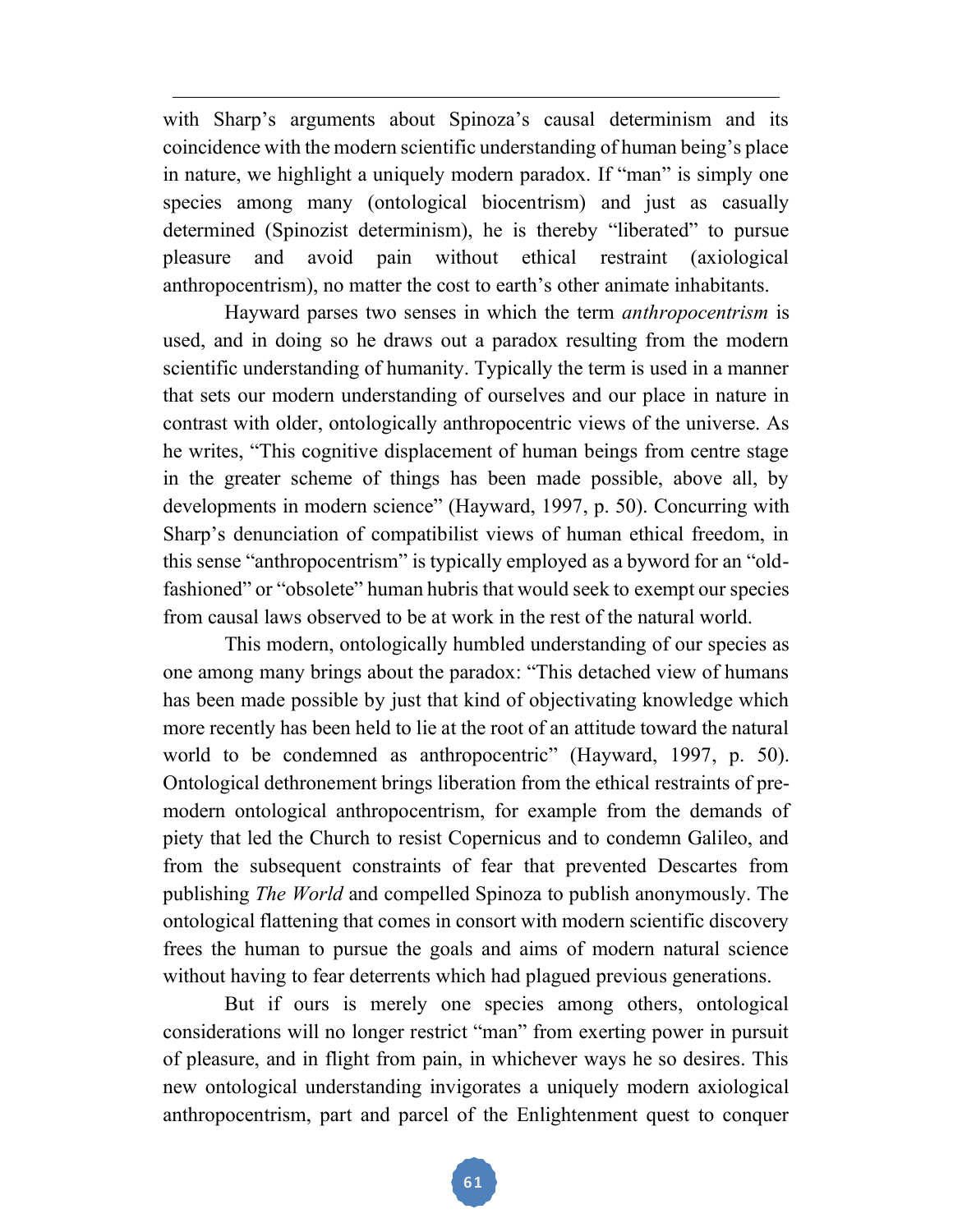nature: the position Charles Taylor refers to as "exclusive humanism" (Taylor 2007). It is on this basis that thinkers with ontological paradigms as seemingly distinct as Descartes and Spinoza—one of whom relies upon a real distinction between thinking substance and extended substance, and so relegates nonhumans to the status of animal-machines, and the other of whom would appear to obliterate grounds for any such distinction between humans and animals of other species—can hold the same axiological position in reference to nonhuman animals. Both Descartes and Spinoza glory in the modern supposition that we are absolutely unrestrained with(out) respect to animals of other species, paradoxically 'free' to enact whichever cruelties we so desire upon them, whether for business or for pleasure. 'Free,' in other words, in "making use of them as we please" (IVP37s1).

Spinoza's anthropocentric axiology is perfectly consonant with his biocentric ontology, such that there's no need to try and twist his practical "ethic" to make it fit more consistently with the rest of his thought. Richard Watson, assuming the absence of an axiological biocentrism, argued this point in response to an earlier generation of deep ecologists: "A fully egalitarian biocentric ethic would place no more restrictions on the behavior of human beings than on the behavior of any other animals" (Watson, 1983, p. 245). Insofar as we employ the term *ethics* to indicate governance of human behavior in the direction of goodness, or at least, with Spinoza, in the direction of increased pleasure, anything less would fall outside the ethical realm. In this sense a Spinozistic, "biocentric ethics"—by which we mean: a guide to human action operating on the assumption of ontological biocentrism, in accordance with Spinoza's determinist thesis, and so in the absence of axiological biocentrism—would not be properly "ethical" at all. Its imperative would have to be something like this: "act in such a way that whatever you're doing is what you'd normally do without further consideration, being just as bound by deterministic constraints as any other mode of being." Under these conditions "Spinozist animal ethics" becomes an oxymoron. Being consistently biocentric would entail something like what Annie Dillard suggests in *Pilgrim at Tinker Creek*, channeling her anxiety at the impossibility of escaping our uniquely human capacity for moral reflection: "We are freaks, the world is fine, and let us all go have lobotomies to restore us to a natural state. We can leave the library then, go back to the creek lobotomized, and live on its banks as untroubled as any muskrat or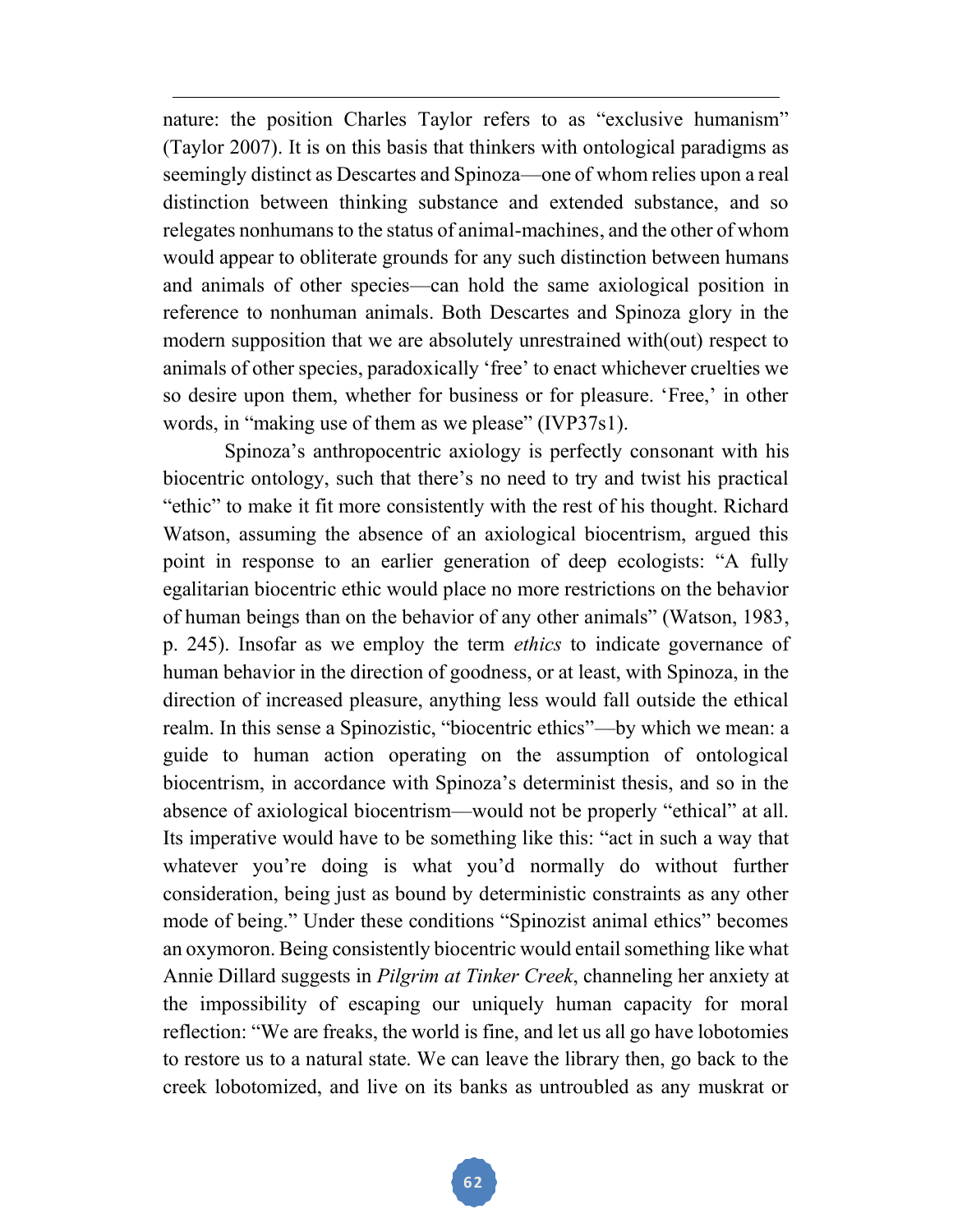reed" (Dillard, 1974, p. 180). And, of course, her next line is telling: "You first."

As a result of his own more consistent ontological biocentrism, in the absence of a biocentric axiology, Watson argues in response to the deep ecologists that perhaps "nature" as a whole, the same nature that includes humans, is better off undergoing another mass extinction event, to be promulgated this time by the self-interested actions of animals that happen to belong to the human species. "Human beings do alter things. They cause the extinction of many species, and they change the Earth's ecology. This is what humans do. This is their destiny. If they destroy many other species and themselves in the process, they do no more than has been done by many other species." Thus again the consistent ontological biocentrist is forced to admit, "The human species should be allowed—if any species is said to have a right—to live out its evolutionary potential, to its own destruction if that is the end result. It is nature's way" (Watson, 1983, p. 253).

As David Wood points out, any call to action is first and foremost human-focused; critiquing *any* ethic as "anthropocentric" would be misguided (Wood, 2011, p. 32). This has not been our line of approach. The fact of the matter is that when we endorse ontological biocentrism and reject axiological biocentrism, and especially when we accept Spinoza's determinist thesis, a genuine care or compassion for animals outside of our species can be salvaged only if at all by an appealing to the maximization of *human* pleasure and power. Consider Watson's claim: "But civilized man wreaks such havoc on the environment. We disrupt the ecology of the planet, cause the extinction of myriad other species of living things, and even alter the climate of the Earth. Should we not attempt to curb our behavior to avoid these results? Indeed we should as a matter of prudence if we want to preserve *our* habitat and preserve the survival of *our* species" (Watson, 1983, p. 252; my emphasis). He concludes: "But this is anthropocentric thinking." In accepting Spinoza's premises, therefore, one is committed to an axiological anthropocentrism.

# **Axiological Anthropocentrism**

Spinoza argues that pity for nonhuman animals is more harmful than beneficial, due to the human animal's vulnerability to passive affects that hinder its power, rather than promoting it. Sharp attempts to draw the contrary conclusion from the same premises. Having established that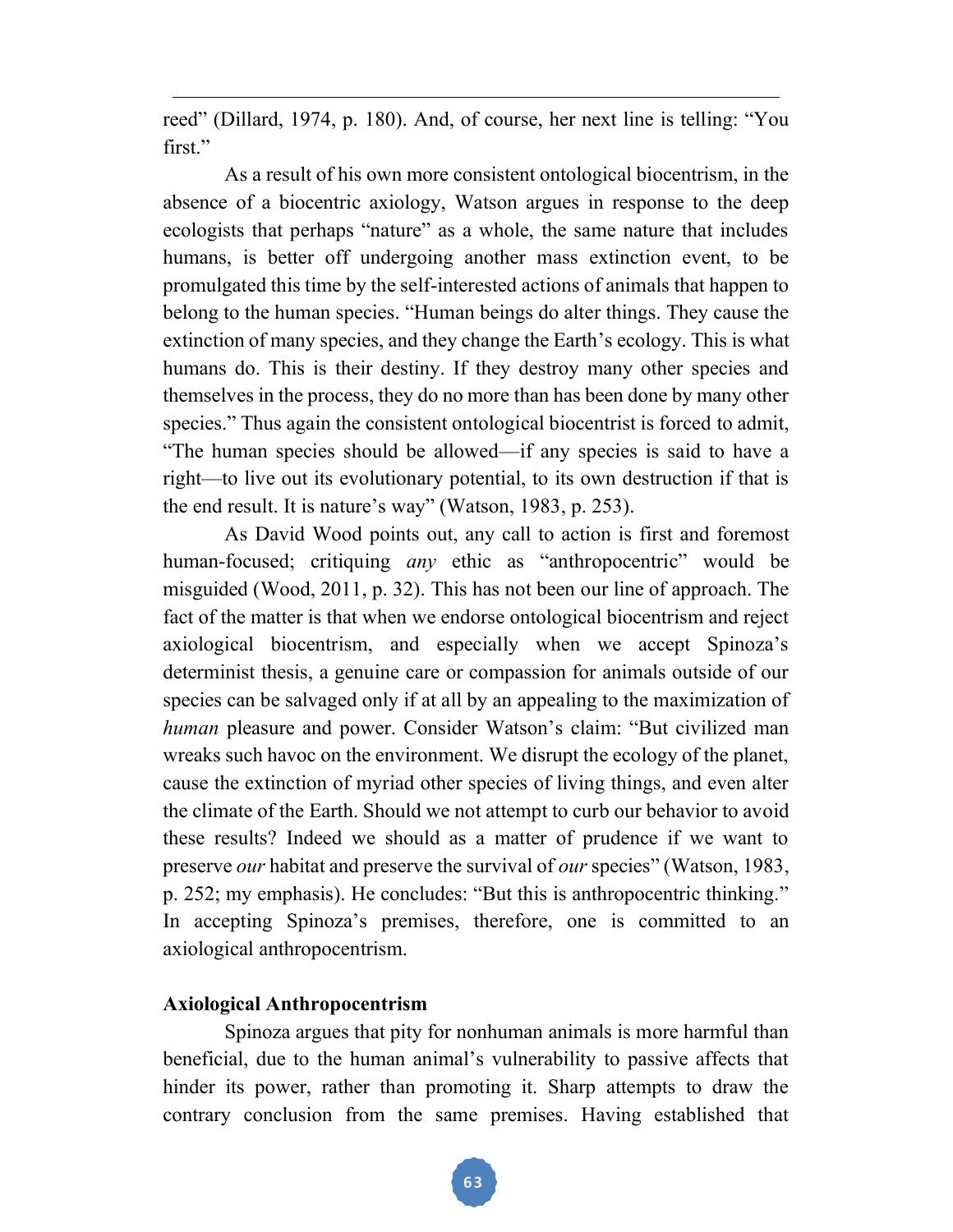Spinoza's axiological anthropocentrism is perfectly consistent with his biocentric ontology, and that such would have to be the case in the absence of axiological biocentrism, it remains to evaluate on ethical grounds Sharp's proposal concerning animal affects, in the context of concerns that will, or at least should matter deeply to the animal activist. Her view provides a case by which to test our thesis that if axiological biocentrism is rejected, a biocentric ontology cannot support the normative claims a robust animal ethics—and the demands of the present moment—would require.

We begin by acknowledging that Sharp's examples of affective contact between humans and animals of other species, instances in which nonhuman animals appear to assist humans in achieving Spinozist, humancentered ends, are indeed *prima facie* persuasive. She cites a few examples and then posits an attempt at further justification:

Alzheimer's patients, for example, show improved memory upon friendly interaction with cats or dogs. Likewise, research reveals a 'cardiovascular benefit' for males with dogs (…). Children who have difficulty reading can be helped significantly by a canine audience, and mere pet presence improves arithmetic calculations, something Spinoza would surely appreciate. Although Spinoza does not offer reasons to proscribe human interest in favor of animal flourishing (…), his conception of agency as an effect of our involvement with ambient powers should furnish an appreciation of the many enabling aspects of the involuntary affective community between humans and animals (Sharp, 2011, p. 65).

We note firstly that Sharp earlier eliminated the possibility of "agency" when disallowing the possibility of Kantian compatibilism, writing, "morality requires that we attribute to rational beings a free agency that can nowhere be observed…" (Sharp, 2011, p. 49). Perhaps her reference to Spinoza's "conception of agency as an effect of our involvement with ambient powers" is meant to refer to determination by the affects of those within one's general proximity, and her use of the term "agency" here is simply equivocal, harboring an implied reference to notions of nonhuman agency as found in the works of the new materialists. Nonetheless, as we have understood, Spinoza staunchly opposes "involuntary affective community between humans and animals" as the very source of human evil.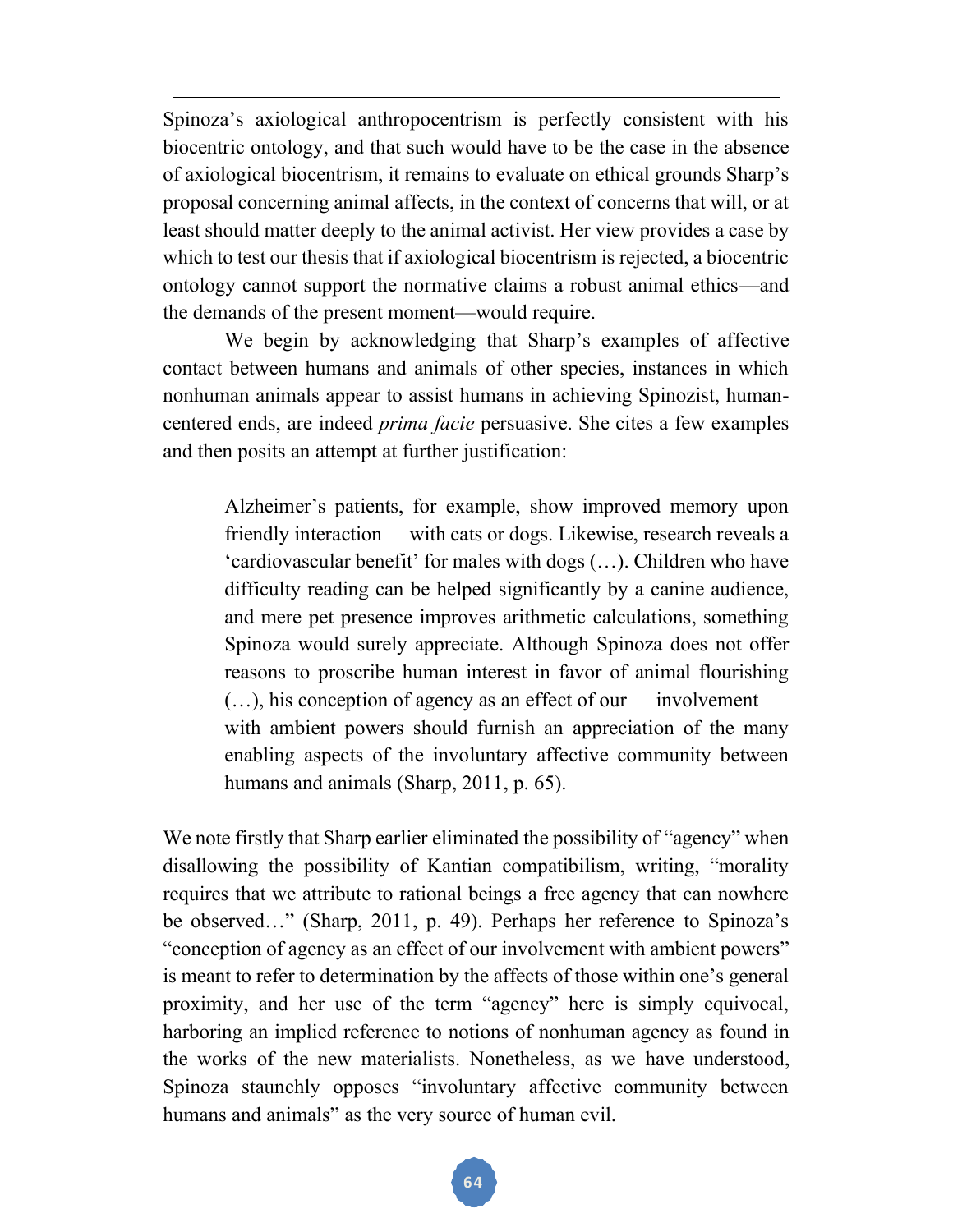Perhaps Sharp's defense of the "useful" effects of contact with nonhumans animals could be accommodated on the basis of a qualified statement Spinoza makes concerning good and evil in the appendix to Part IV of the *Ethics*. He begins, "Whatsoever in nature we deem evil, that is, capable of hindering us from being able to exist and to enjoy a rational life, it is permissible for us to remove in whatever seems the safer way" (IVapp8). What if, contra-Spinoza and in support of Sharp's position, we refused to deem contact with nonhuman animals to be evil in the way Spinoza maintains? In this case we would seem to have no reason to "remove" nonhumans from among us. Purporting to locate Spinoza's anxiety when faced with collapsing species boundaries, Sharp argues in favor of this type of circumnavigation. In making this proposal she claims to be reading Spinoza against himself.

Spinoza continues, "On the other hand, whatever we deem good, that is, advantageous for preserving our being and for enjoying a rational life, it is permissible for us to *take for our use and to use it as we please*. And as an absolute rule, it is permissible by the highest natural right for everyone to do what he judges to be to his own advantage" (IVapp8, emphasis mine). His phrasing here in the appendix reproduces the exact phrasing from the body of part IV, where he encourages the same "usage" with(out) respect in particular to nonhuman animals, namely our right of "making use of them as we please" (IVP37s1). Sharp does not deny his claim about an absolute human right to usage, but instead seeks to satisfy its criterion by affirming that affective contact can be conceived as one example of increasing human pleasure and intensifying human power.

But we must be careful to recognize what would be conceded if we were to agree to these premises, in the context of pressing environmental problems that stem from abuses against animals. Spinoza's stipulation, his license to kill in whatever manner and to whichever scale we deem appropriate, would not only condone killing for nourishment, or for recreation. It would also justify much less licit practices like large-scale slaughter, as in factory farming, or even malicious animal testing—so long as torture is carried out for the sake of increasing human pleasure or power and decreasing human pain or impotency. Sharp admits as much when introducing her examples of contact, which aim to promote human benefit: "We are rendered powerful *not just by instrumentalizing them as food or test subjects for pharmaceuticals*, but by simple attentive co-presence, or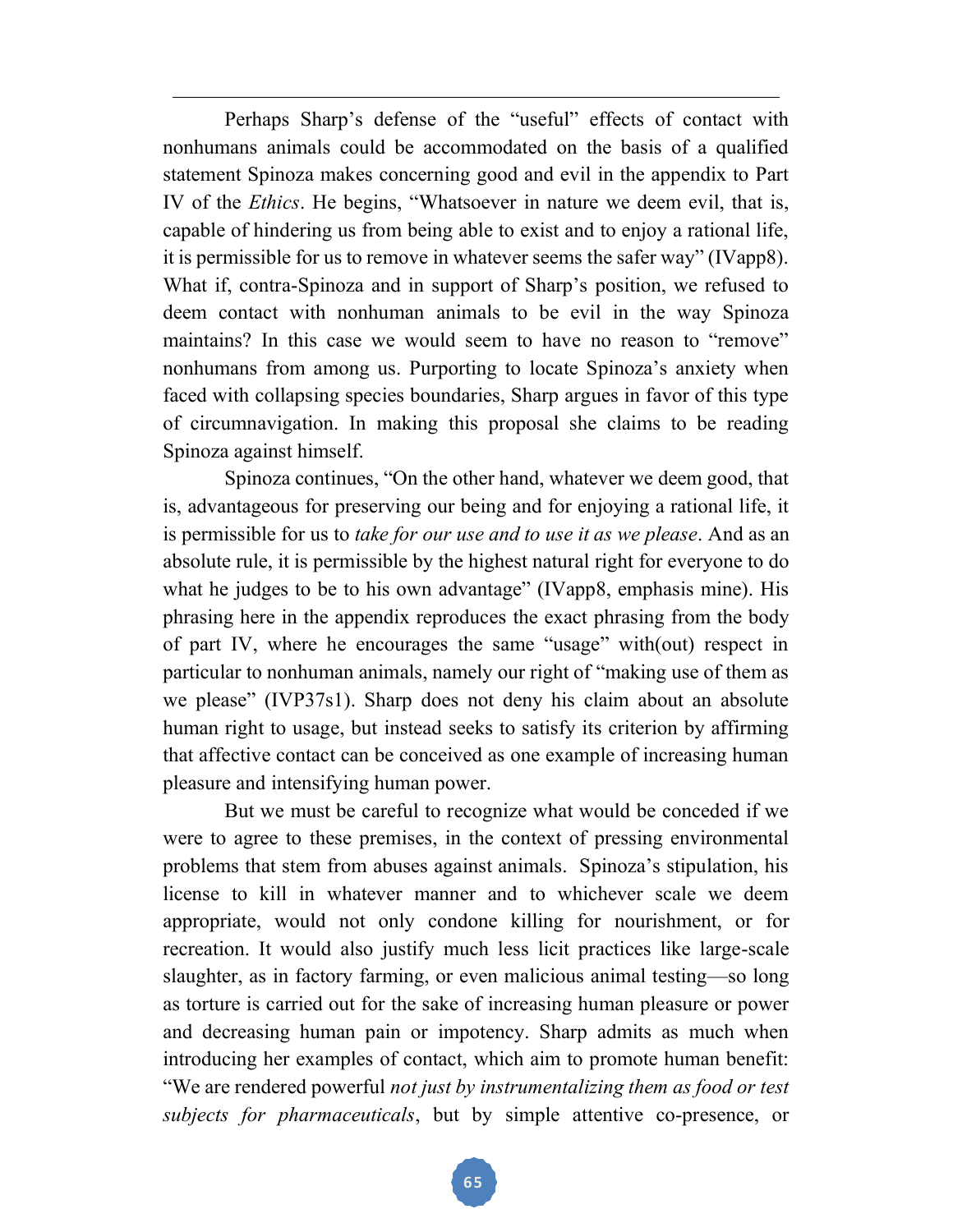companionship" (Sharp, 2011, p. 64, emphasis mine). Even if we allow that one-on-one contact with nonhuman animals might serve to increase human pleasure or power, still we have to ask: what ethical basis is there, on Spinoza's view, for combatting large-scale injustices like factory farming? Or even for restraining oneself from buying products that support this and other heinously inhumane practices toward nonhuman animals, let alone our shared environments? Is there a basis for abstinence from unnecessary consumption of meat, consumed for the purpose of an unnecessary increase of human pleasure, despite the heedless increase of animal suffering?

A consistent ontological biocentrism, in the absence of axiological biocentrism and the presence of Spinozist determinism, must allow that humans *simply do* whatever we do best. We've become highly skilled in effecting many types of human-to-nonhuman domination, instrumentalization, and, it appears, world-destruction. Such a reduction of "ethics" to the maximization of human power and pleasure comes at an extremely high price, especially at a cultural moment when the stakes have grown so high.

One such example of heightened stakes is taking place in the Amazon, where large swaths of rainforest are clear-cut daily to make room for land upon which to graze cattle (see for example Lovejoy & Nobre, 2018). Such practices simultaneously deplete a primary source of oxygen, eliminate one of earth's most essential carbon sinks, and increase the emission of carbon by adding an increase of cattle where foliage, once part of a flourishing local ecosystem, previously stood. And all this not for the sake of feeding starving human populations (a laudable goal for which a more sustainable, vegetable-based diet would be necessary), but for the sake of economic gain, to increase the power and pleasure of human consumers.

At one point Sharp contrasts Hobbes's view of the human animal with Spinoza's, arguing that Spinoza's view is unquestionably more optimistic about the possibility of human goodness with respect to intra-species relations. She writes, "Spinoza invokes the adage 'man is a God to man' to rebut Hobbes's suggestion that humans have an irreducible lupine tendency that political organization must suppress, precariously and constantly. For Hobbes, one must not forget that 'man is a wolf to man,' even if the sword can maintain godly relations among citizens" (Sharp, 2011, p. 63). On the basis of this comparison she suggests that Hobbes's "image of man as beast"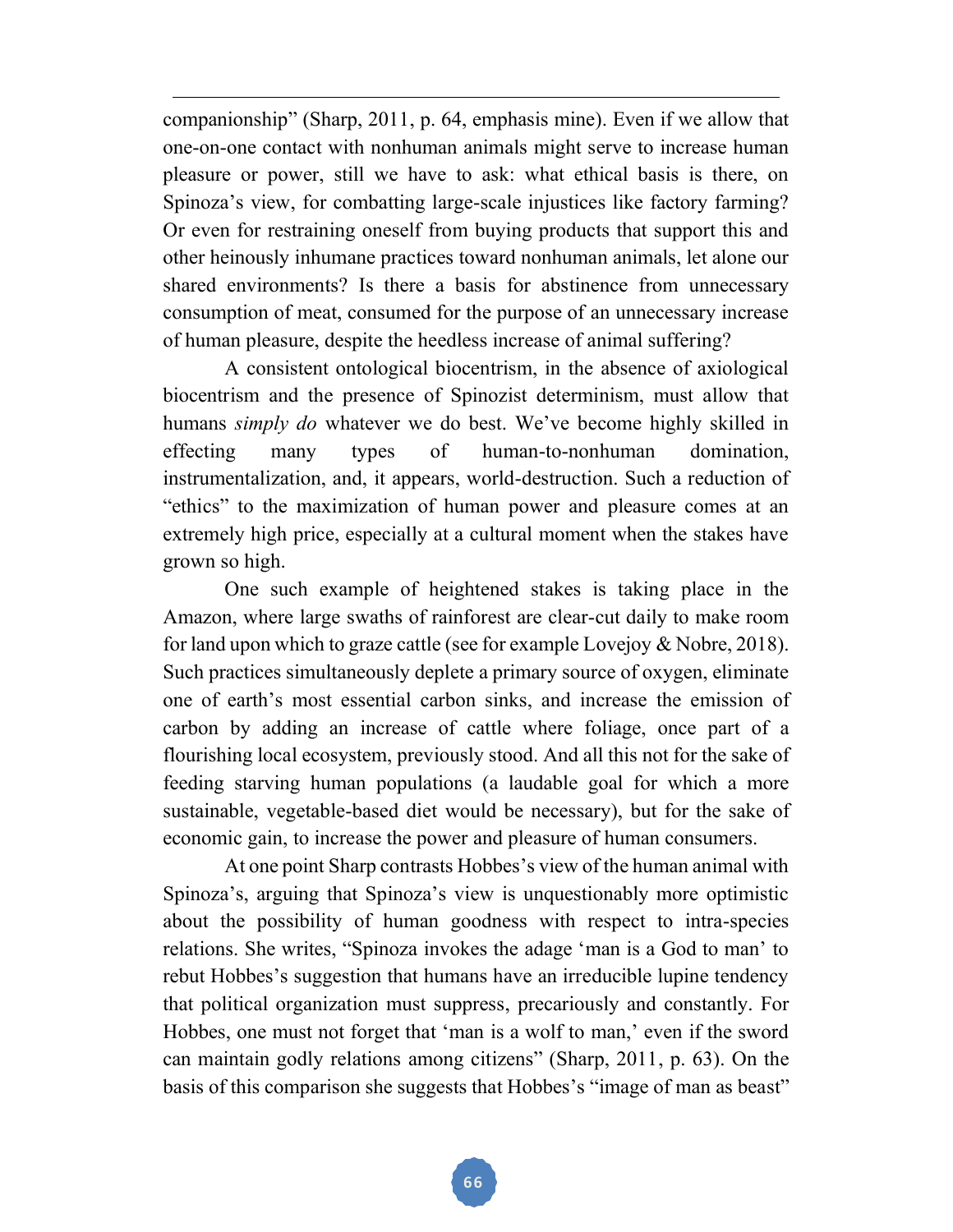motivates self-negation, or bald-faced denial of *what* we are, for fear of becoming animal.

She then argues that Spinoza likely has Hobbes in mind, writing, "the perpetual fear of our fellow man as predator bars the discovery of those who might be standing beside us, in perfect agreement with our natures" (Sharp, 2011, p. 63). In other words, fear or anxiety in the face of our own animality—fear or anxiety which, she seeks to establish, is principal cause of Spinoza's wrongheaded, anti-animal, human-centered ethics—may be holding us back from "discovering" affective contact with the nonhumans already dwelling beside us. And such contact may turn out to be more than simply predatorial, she suggests. It might also, possibly, be beneficial for us.

Whereas Sharp sets Spinoza's dictum "man is a wolf to man" against Hobbes's "man is a God to man," we recognize that the two statements are not incompatible. Sharp argues in response to Hobbes that wolves don't fight wolves, instead sticking together in a pack. Yet it should be clear that Hobbes's maxim, drawn from Plautus, isn't intended to evoke an image of wolves fighting wolves, as Sharp maintains. Rather, it evokes the image of wolves together preying upon *sheep*, a flock of weaker animals among whom they stalk, unnoticed. Weaker men are like sheep subjugated to the perverse power of the strong; such disharmony would pit individuals *of the same species* against one another and so set their "natures," and what follows to the advantage of each, in insurmountable opposition. Spinoza simply maintains that Hobbesian "wolves" succumb to the affects of beasts when neglecting to seek their *true* advantage, in accordance with reason.

These wolves sink below human "natures" in pursuit of lesser ends, which would presumably provide satisfaction only to beasts, or lesser animals. Such are, Spinoza implies, the pleasure and power that accrue through acts of domination. Man's *becoming wolf* to man, preying upon the weak, would be to seek his own advantage over and against the advantage of others of the same species. And Spinoza strongly objects to such a conception. But he also objects to a Hobbesian conception of the state that would coerce man to be a god to man through fear (cf. IVapp16). Instead and in response he posits that "man is a God to man" by right use of reason.

An originary "fall" from a state of perfection was induced when the first man subverted the demands of his rational nature and began to imitate the affects of beasts (IVP68s). One key proposition that helps us understand the danger involved in such imitation is Proposition 27 of Part III of the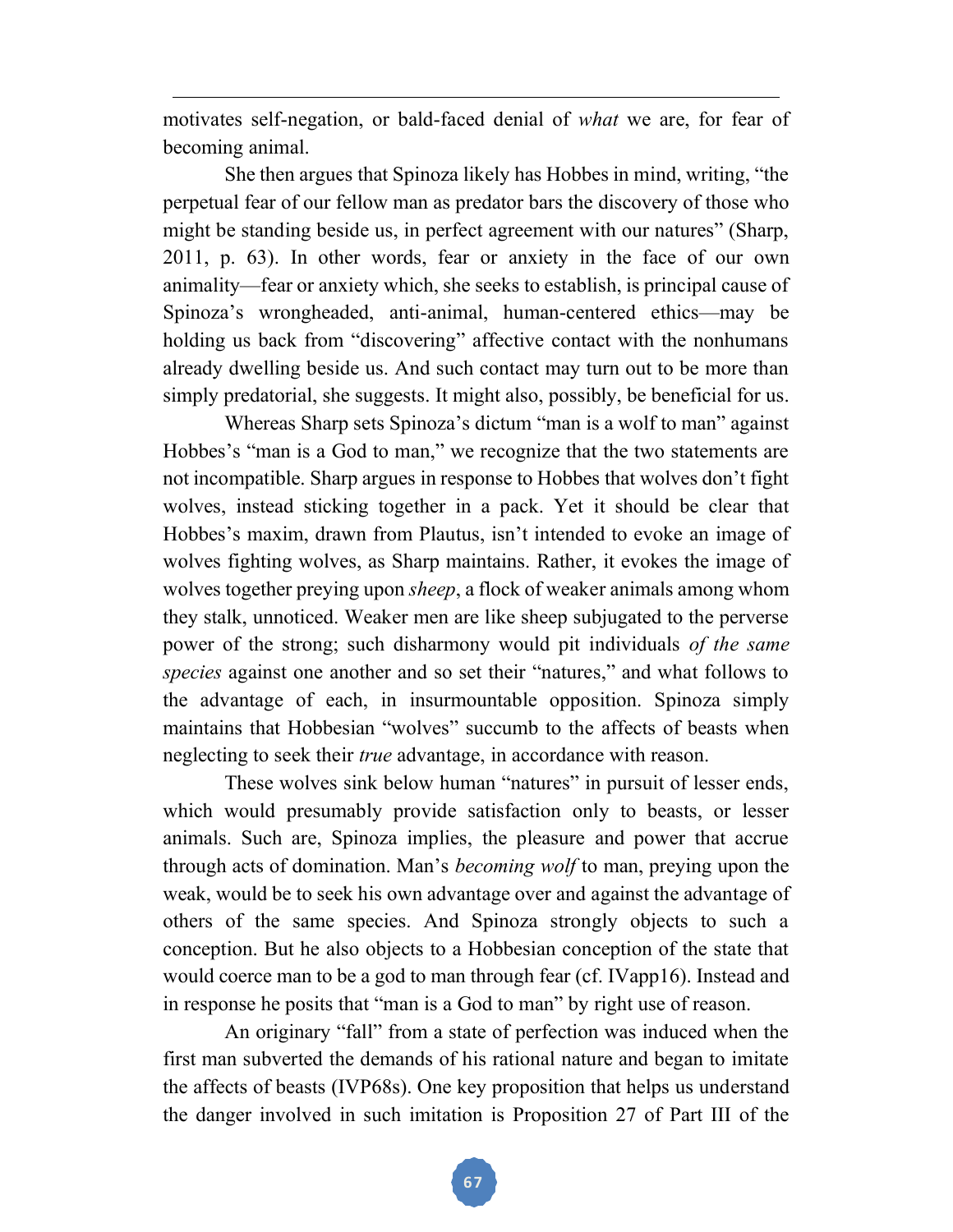*Ethics*: "From the fact that we imagine a thing like ourselves, toward which we have felt no emotion, to be affected by an emotion, we are thereby affected by a similar emotion" (IIIP27). Note the phraseology used after the proof, when he explicates in the Scholium, "This imitation of emotions, when it is related to pain, is called Pity, but when it is related to desire it is called Emulation, which is therefore 'nothing else but the desire of some thing which has been engendered in us from the belief that others similar to ourselves have this same desire"" (IIIP27s). Pity is a passive emotion of pain (IVP50) that destroys rather than perfecting our nature (IIIP11s). And for Spinoza *pity* is the sole emotion that would lead us to consider extending care or concern to animals of other species. This is precisely what he condemns when chiding "womanish compassion" for animals (IVP37s1; cf. also  $IIIP22s$ ).

Spinoza has no conception of nature promulgating evil. This is a direct consequence of his thoroughgoing ontological biocentrism, coupled with his determinist thesis. Nature *is*—and, in fact, is perfect (IP33s2)—and so who are we to challenge its preeminence? What right have mere modes to challenge their maker? He claims explicitly that if God has decreed that it be so, reason will not challenge it. In the Scholium to IVP50 he writes, "He who rightly knows that all things follow from the necessity of the divine nature and happen in accordance with the eternal laws and rules of Nature will surely find nothing deserving of hatred, derision, or contempt [and] nor will he pity anyone" (IVP50s, cf. IP33). This note follows the Corollary: "Hence it follows that the man who lives by the dictates of reason endeavors, as far as he can, *not to be touched by pity*" (IVP50cor, my emphasis). Pity, or passive affectation of pain on behalf of another in pain, directly contrasts with our highest good, namely active reasoning in accordance with our nature.

Sean McGrath has recently responded to the posthumanist tendencies of environmentalists inspired by Spinoza, especially through the work of Deleuze and Guattari, "Naturalism without humanism produces a flattened ontology in which nothing is particularly good or evil." He continues,

We ought to recall that Spinoza's argument for why we should treat others well is that it is better to be surrounded by friends rather than enemies—i.e., the utilitarian calculus. When we recall that utilitarian thinking is the very core of ecological degradation—everything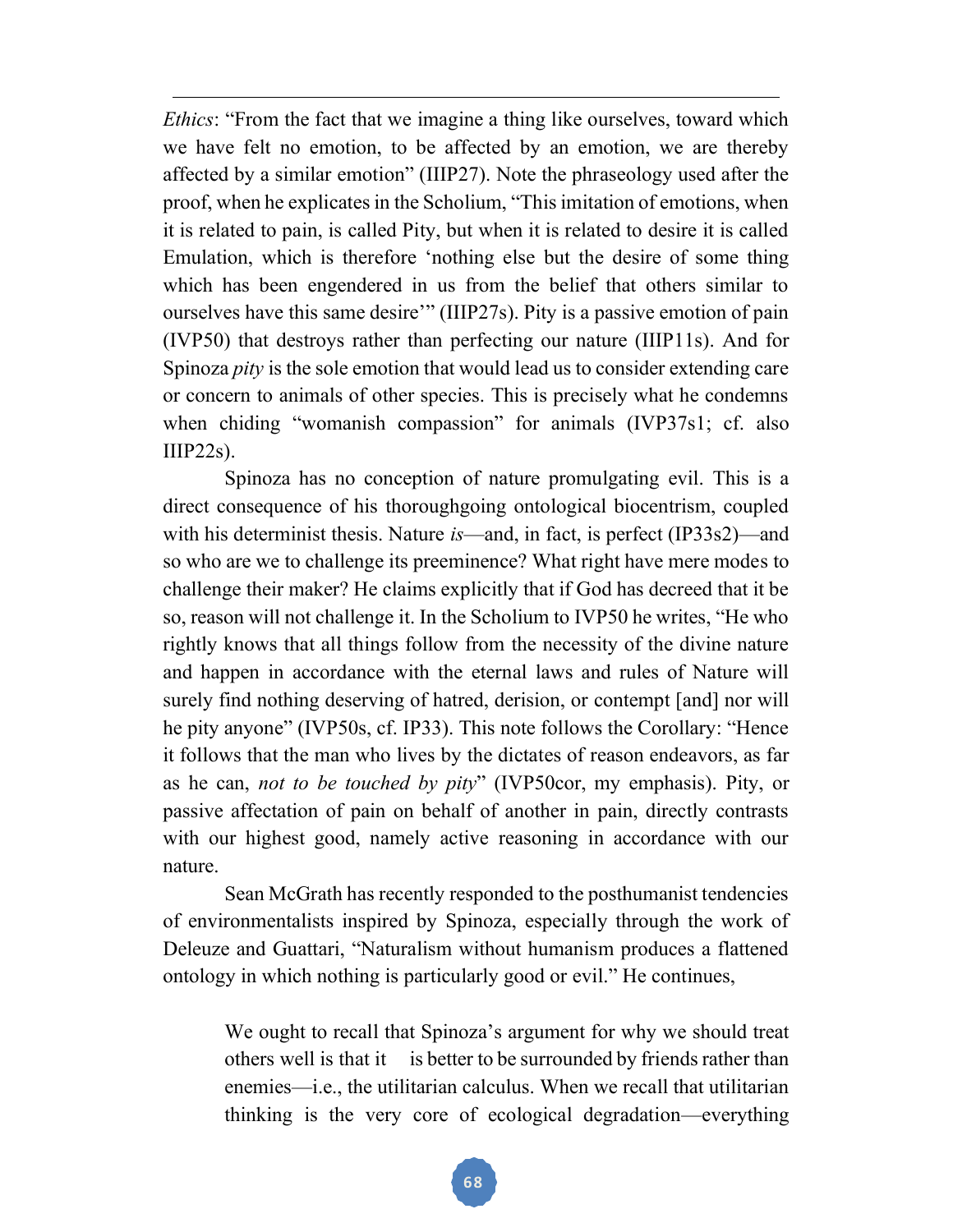reduced to exchange-value (in Marx's language)—the conundrum facing political ecology becomes clear: naturalism without humanism leaves us with nothing but the ethics of capitalism (McGrath, 2018, p. 102).

Especially in light of pressing *practical* consequences, considering the contemporary effects of the modern quest to conquer nature and to put its resources to work "for our pleasure," the question as to whether Spinoza's ontology is sufficient to ground care and compassion for animals, and more generally environmental concern, is paramount now more than ever. Even if she operates on the basis of laudable desires to temper Spinoza's antipathy toward nonhuman animals, and to incorporate animal affects in a more positive light, Sharp's proposal does not go far enough to challenge Spinoza's suppositions.

# **Conclusion**

Sharp's "ethical" proposal is not properly ethical at all, at least not in any substantive sense. It is perhaps more aptly characterized as an animal *aesthetics*. And this conception is perfectly in line, as far as we can tell, with Deleuze and Guattari's Spinoza-inspired conception of *becoming animal*, which others have taken up in similar attempts to encourage ethical responsibility toward nonhuman animals from within a generally Spinozist framework. But by now it has become clear that Spinoza's precise point in condemning interactions with animals is to warn us against just such a notion, on the basis that the majority of humans are indeed likely to "become animals" based on affective contact—and with consequences that extend not just to those outside the species, in line with Spinoza's fear. This is precisely what Hobbes's dictum suggests, and what Spinoza tries to prevent by promoting the right use of reason. For Spinoza, imitating the affects of beasts leads to every manner of "evil." Recalling Watson's arguments about what a consistently biocentric ethics—in the presence of Spinozist determinism, and absence of a biocentric axiology—would entail, it appears that endorsing Spinoza's biocentric ontology opens irrevocably a Pandora's box of evils.

Axiological anthropocentrism versus axiological biocentrism: why should we care? With Katie McShane with can now affirm that the question is relevant because our ethical attitudes are relevant (McShane, 2007). Mounting consumptive desires for products that expend finite resources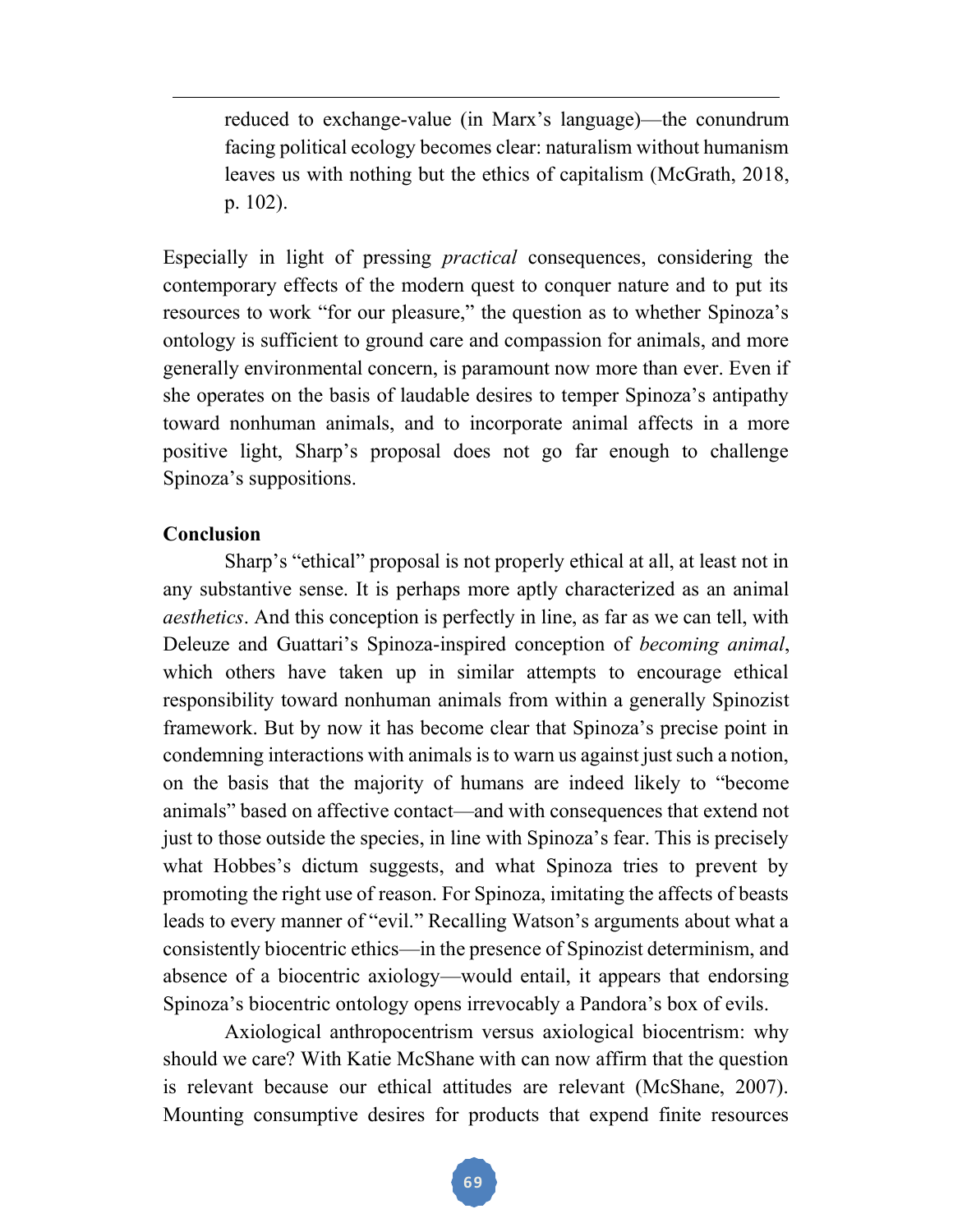excessively, that end valuable lives prematurely, and that tend toward the destruction of all the living, are relevant. We should care because the problems we have pinpointed produce a lack of care for those nonhumans whose suffering is compounded by an anthropocentric axiology. In light of mass injustices promulgated by our species against earth's nonhuman inhabitants, in consort with the assumption of a modern, paradoxically anthropocentric axiology, such attempts to salvage a weak semblance of sympathy for animals from within a Spinozist framework prove inadequate to address environmental crises fueled in part by, and in consort with abuses in animal ethics, for example in modern industrial animal agriculture. We must care, because in ignoring the question we're left with the "business-asusual" scenario, with nonhuman animals still conceived as mere material to be manipulated for human ends. Even despite Spinoza's ontological rejoinder to Descartes, the animals continue to be practically conceived as mere instruments to be "used for our pleasure." And business cannot continue as usual.

#### **Acknowledgment:**

The author would like to acknowledge and/or thank Jean-Luc Solère, the Mapping Spinoza's Ethics project (ethica.bc.edu), those present at the annual meeting of the International Association for Environmental Philosophy (online, October 2020) at which a draft of this paper was presented, three anonymous reviewers and the editors at *JCAS*, and two persons who have fundamentally shaped his thoughts on these matters through their philosophical work, continual support and friendship, and ongoing dialogue: Brian Treanor and Dan Bradley. He would also like to acknowledge the role played by the struggle for animal, earth, and human liberation in his development as a young teenager in Southern California, listening to and learning from local XVX bands like Gather and Seven Generations.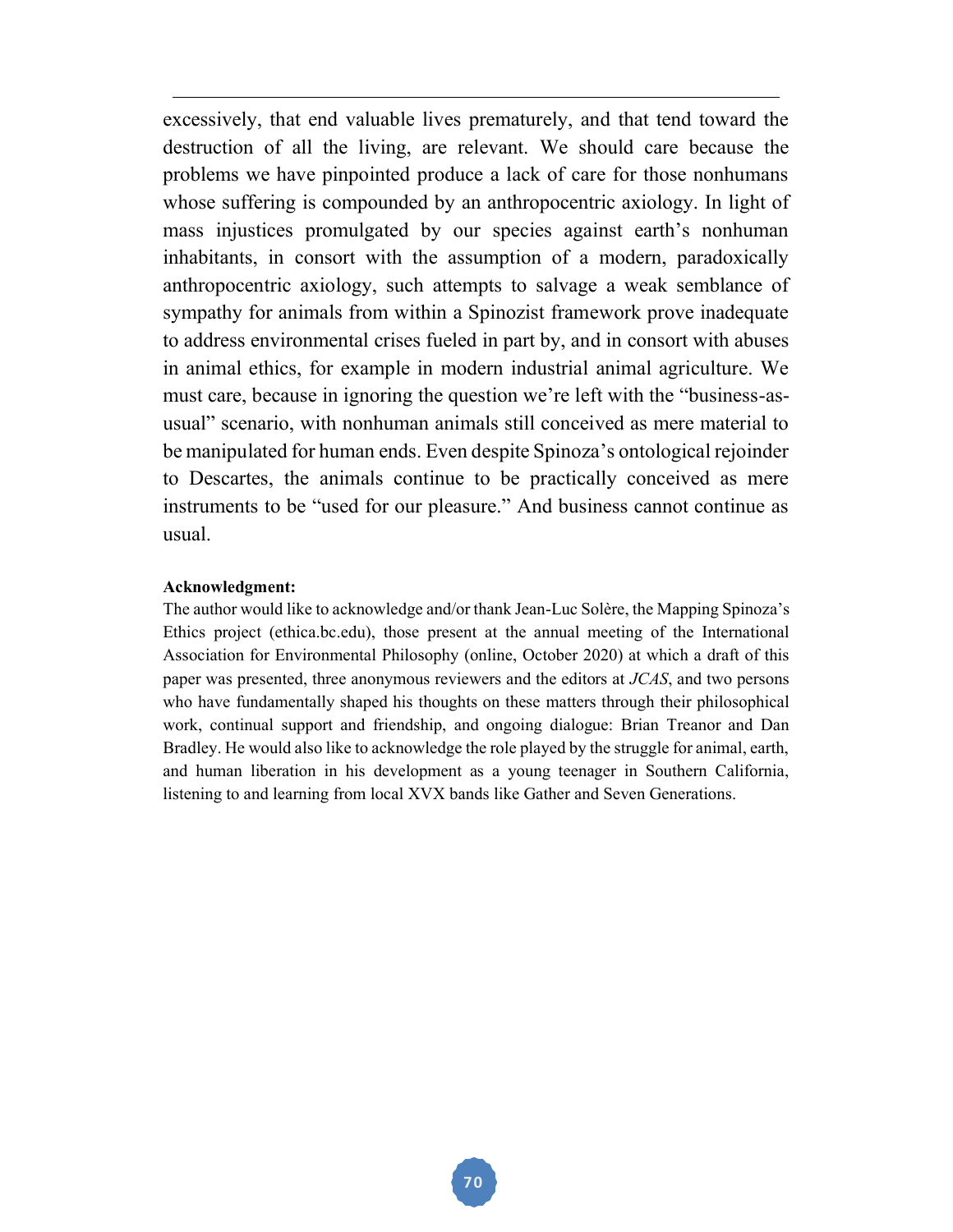## **References**

- Attfield, R. (1987). Biocentrism, moral standing and moral significance. *Philosophica*, *39*(1), 47-58.
- Berman, D. (1982). Spinoza's spiders, Schopenhauer's dogs. *Philosophical Studies*, *29*, 202-209.
- Dillard, A. (1974). *Pilgrim at Tinker Creek*. Harper Perennial Modern Classics.
- Hayward, T. (1997). Anthropocentrism: A misunderstood problem. *Environmental Values*, *6*, 49-63.
- Hirschman, A. O. (2013). Th*e passions and the interests: Political arguments for capitalism before its triumph*. Princeton University Press.
- Lovejoy, T. E., & Nobre, C. (2018). Amazon tipping point. *Science Advances*, *4*(2).

http://advances.sciencemag.org/content/4/2/eaat2340

- McGrath, S. J. (2018). "In defense of the human difference." *Environmental Philosophy 15*(1), 101-115.
- McShane, K. (2007). Anthropocentrism vs. nonanthropocentrism: Why should we care? *Environmental Values*, *16,* 169-185.
- Melamed, Y. Y. (2011). "Spinoza's anti-humanism: An outline." In C. Fraenkel, D. Perinetti, & J. E. H. Smith (Eds.), *The rationalists: Between tradition and innovation* (pp. 147-166). Springer.
- Spinoza, B. de. (2006). *Ethics*. In M. L. Morgan (Ed.), *The essential Spinoza: Ethics and related writings* (S. Shirley, Trans.) (pp. 1-161). Hackett.
- Sharp, H. (2009). *Spinoza and the politics of renaturalization*. University of Chicago Press.
- Sharp, H. (2011). Animal affects: Spinoza and the frontiers of the human. *Journal for Critical Animal Studies*, *9*(1), 48-68.
- Sharp, H., & Willett, C. (2016). Ethical life after Humanism: Toward an alliance between an ethics of eros and the politics of renaturalization. In H. Sharp & C. Willett (Eds.), *Feminist philosophies of life* (pp. 67-84). McGill-Queen's University Press.
- Spitler, G. (1982). Justifying a respect for nature. *Environmental Ethics, 4,* 255-260.
- Taylor, C. (2007). *A secular age*. Harvard University Press.